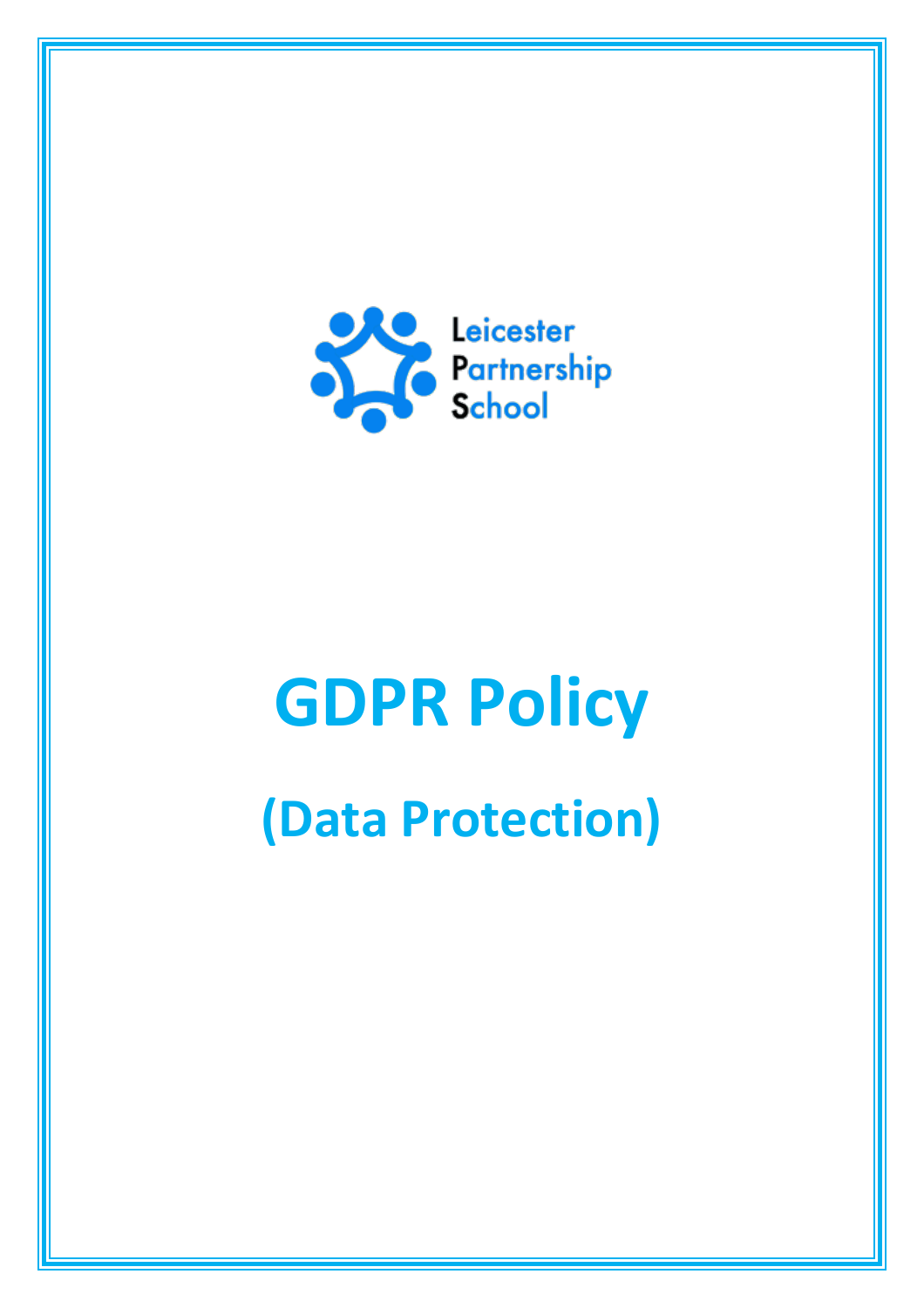| <b>Schedule for Development, Monitoring and Review</b> |                                                                                                      |  |
|--------------------------------------------------------|------------------------------------------------------------------------------------------------------|--|
| Approved by governors<br>on:                           | <b>June 2019</b>                                                                                     |  |
| Implementation<br>monitored by:                        | Julie Aquilina                                                                                       |  |
| Review arrangements:                                   | Every two years                                                                                      |  |
|                                                        | All policies will be reviewed if there are any significant developments<br>or changes to legislation |  |
| Reviewed:                                              | <b>June 2021</b>                                                                                     |  |
| The next review of this<br>policy:                     | <b>June 2023</b>                                                                                     |  |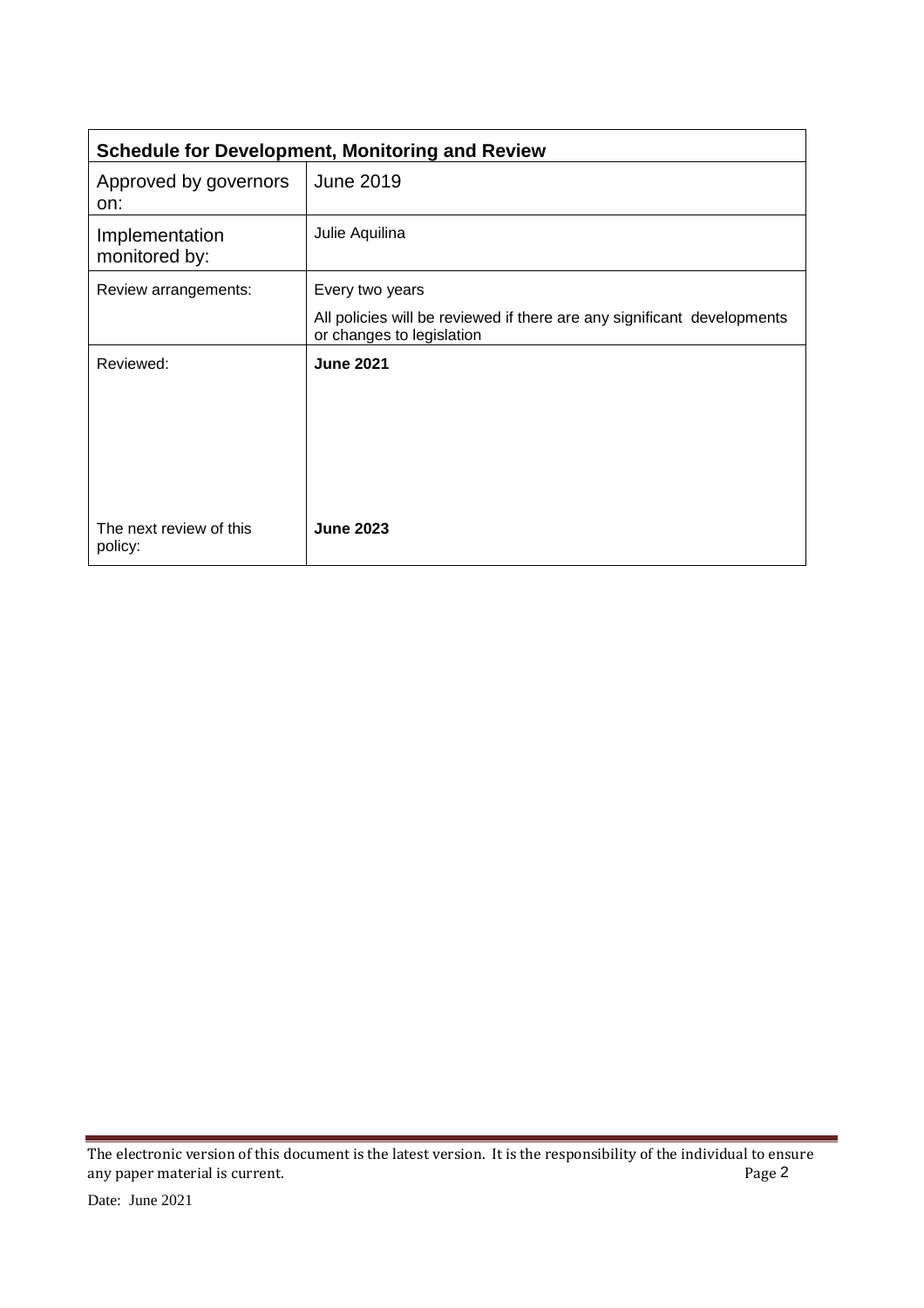# **Contents**

1. Aims 4 2. Legislation and guidance **Error! Bookmark not defined.** 3. Definitions 4 4. The data controller **Error! Bookmark not defined.** 5. Roles and responsibilities 5 6. Data protection principles 7 7. Collecting personal data 7 8. Sharing personal data8 9. Subject access requests and other rights of individuals 9 10. Parental requests to see the educational record 11 11. Biometric recognition systems 11 12. CCTV 11 13. Photographs and videos 12 14. Data protection by design and default 12 15. Data security and storage of records **Error! Bookmark not defined.** 16. Disposal of records 13 17. Personal data breaches 14 18. Training **Error! Bookmark not defined.** 19. Monitoring arrangements **Error! Bookmark not defined.** 20. Links with other policies **Error! Bookmark not defined.** Appendix 1: Personal data breach procedure 15 **…………………………………………………………………………………………………………………………….**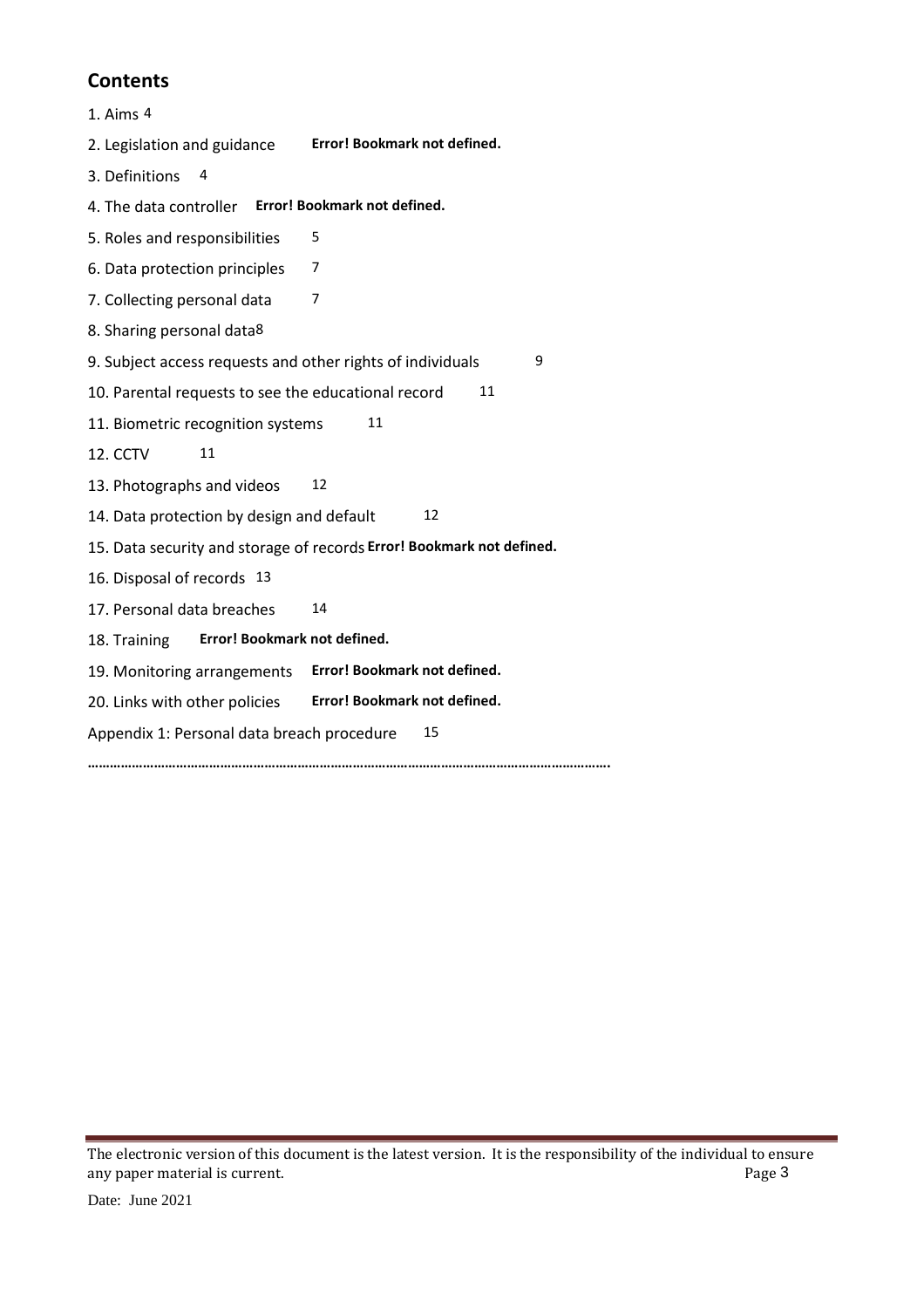## **1. Aims**

Our school aims to ensure that all personal data collected about staff, pupils, parents, governors, visitors and other individuals is collected, stored and processed in accordance with th[e General Data](http://data.consilium.europa.eu/doc/document/ST-5419-2016-INIT/en/pdf)  [Protection Regulation \(GDPR\)](http://data.consilium.europa.eu/doc/document/ST-5419-2016-INIT/en/pdf) and the expected provisions of the Data Protection Act 2018 (DPA 2018) as set out in the **Data Protection Bill**.

This policy applies to all personal data, regardless of whether it is in paper or electronic format.

# **2. Legislation and guidance**

This policy meets the requirements of the GDPR and the expected provisions of the DPA 2018. It is based on guidance published by the Information Commissioner's Office (ICO) on the [GDPR](https://ico.org.uk/for-organisations/guide-to-the-general-data-protection-regulation-gdpr/) and the ICO's [code of practice for subject access requests.](https://ico.org.uk/media/for-organisations/documents/2014223/subject-access-code-of-practice.pdf)

It meets the requirements of the [Protection of Freedoms Act 2012](https://www.legislation.gov.uk/ukpga/2012/9/part/1/chapter/2) when referring to our use of biometric data.

It also reflects the ICO's [code of practice](https://ico.org.uk/media/for-organisations/documents/1542/cctv-code-of-practice.pdf) for the use of surveillance cameras and personal information.

In addition, this policy complies with regulation 5 of the **Education (Pupil Information)** (England) [Regulations 2005](http://www.legislation.gov.uk/uksi/2005/1437/regulation/5/made), which gives parents the right of access to their child's educational record.

| Term          | <b>Definition</b>                                                                                                                               |
|---------------|-------------------------------------------------------------------------------------------------------------------------------------------------|
| Personal data | information relating to an identified,<br>Any<br>or<br>identifiable, individual.                                                                |
|               | This may include the individual's:                                                                                                              |
|               | Name (including initials)<br>$\bullet$                                                                                                          |
|               | Identification number<br>$\bullet$                                                                                                              |
|               | Location data<br>$\bullet$                                                                                                                      |
|               | Online identifier, such as a username<br>$\bullet$                                                                                              |
|               | It may also include factors specific to the individual's<br>physical, physiological, genetic, mental, economic,<br>cultural or social identity. |

# **3. Definitions**

The electronic version of this document is the latest version. It is the responsibility of the individual to ensure any paper material is current. The contract of the contract of the contract of the contract of the contract of the contract of the contract of the contract of the contract of the contract of the contract of the contract of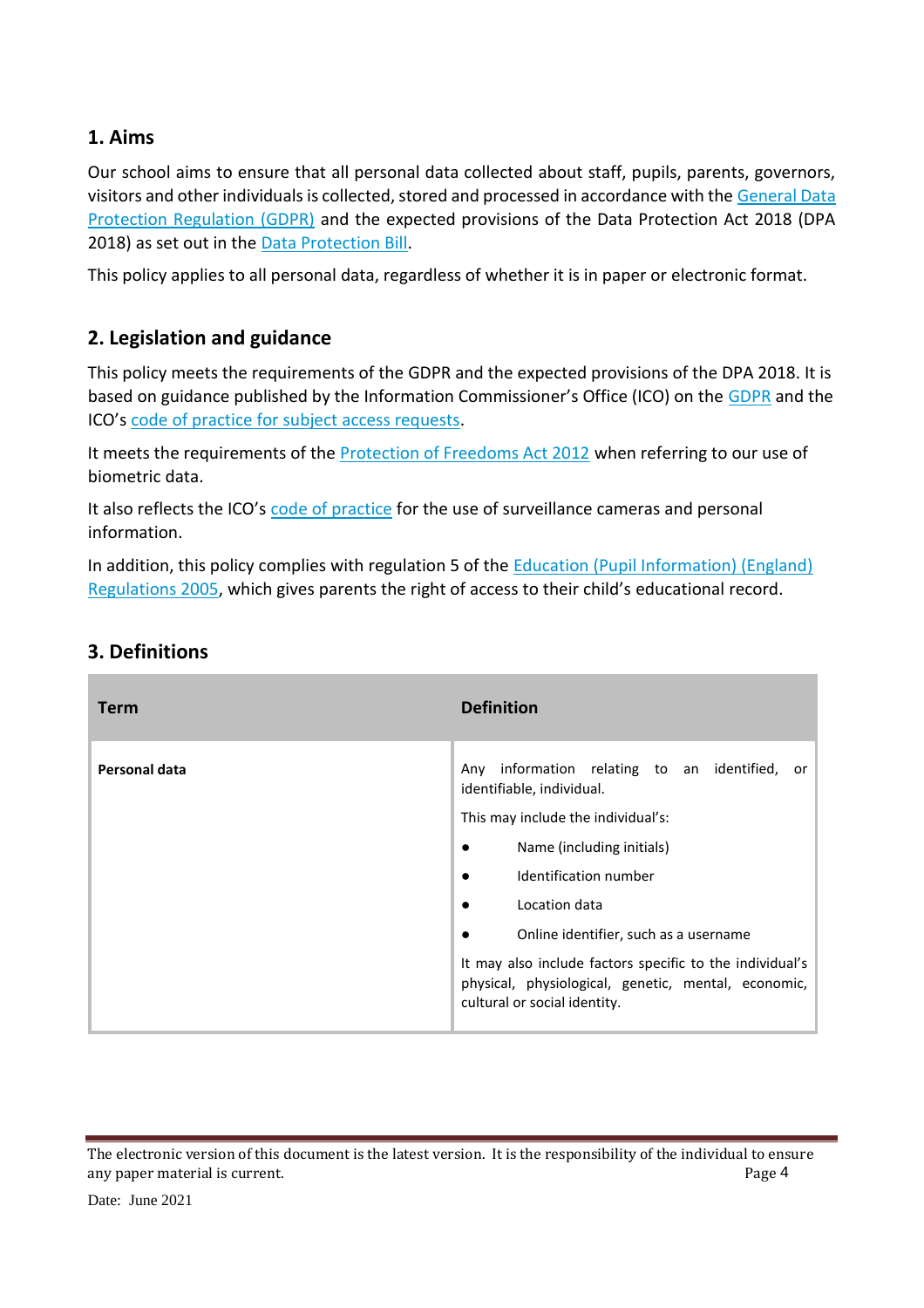| Special categories of personal data | Personal data which is more sensitive and so needs<br>more protection, including information about an<br>individual's:                                                                                                           |
|-------------------------------------|----------------------------------------------------------------------------------------------------------------------------------------------------------------------------------------------------------------------------------|
|                                     | Racial or ethnic origin                                                                                                                                                                                                          |
|                                     | Political opinions                                                                                                                                                                                                               |
|                                     | Religious or philosophical beliefs                                                                                                                                                                                               |
|                                     | Trade union membership                                                                                                                                                                                                           |
|                                     | Genetics                                                                                                                                                                                                                         |
|                                     | Biometrics (such as fingerprints, retina and iris<br>patterns), where used for identification<br>purposes                                                                                                                        |
|                                     | Health - physical or mental                                                                                                                                                                                                      |
|                                     | Sex life or sexual orientation                                                                                                                                                                                                   |
| <b>Processing</b>                   | Anything done to personal data, such as collecting,<br>recording, organising, structuring, storing, adapting,<br>altering, retrieving, using, disseminating, erasing or<br>destroying.<br>Processing can be automated or manual. |
| Data subject                        | The identified or identifiable individual whose personal<br>data is held or processed.                                                                                                                                           |
| Data controller                     | A person or organisation that determines the purposes<br>and the means of processing of personal data.                                                                                                                           |
| Data processor                      | A person or other body, other than an employee of the<br>data controller, who processes personal data on behalf<br>of the data controller.                                                                                       |
| Personal data breach                | A breach of security leading to the accidental or<br>unlawful destruction, loss, alteration, unauthorised<br>disclosure of, or access to personal data.                                                                          |

## **4. The data controller**

Our school processes personal data relating to parents, pupils, staff, governors, visitors and others, and therefore is a data controller.

The school is registered as a data controller with the ICO and will renew this registration annually or as otherwise legally required.

The electronic version of this document is the latest version. It is the responsibility of the individual to ensure any paper material is current. The contract of the contract of the Page 5 and  $\alpha$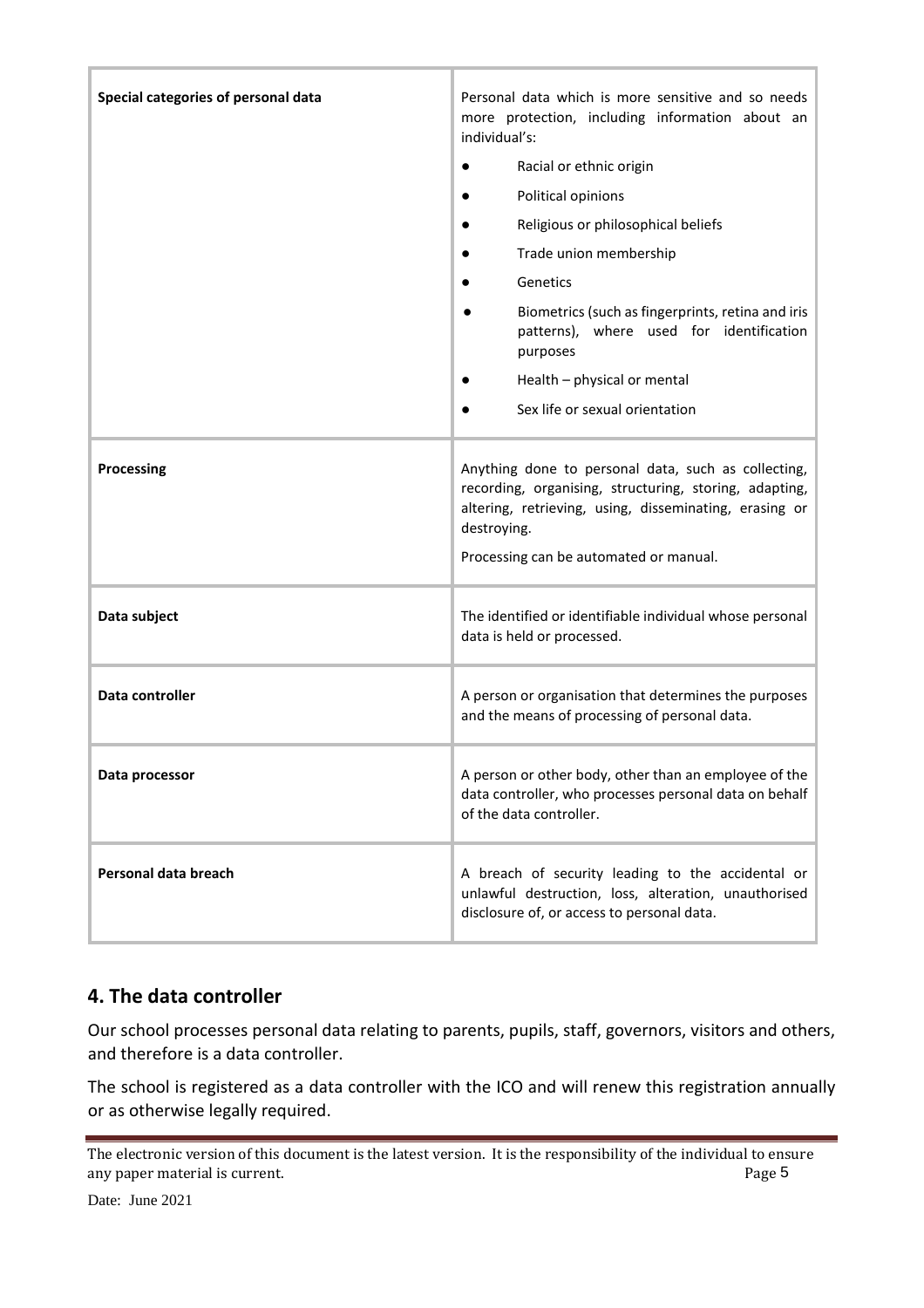## **5. Roles and responsibilities**

This policy applies to **all staff** employed by our school, and to external organisations or individuals working on our behalf. Staff who do not comply with this policy may face disciplinary action.

## **5.1 Governing board**

The governing board has overall responsibility for ensuring that our school complies with all relevant data protection obligations.

## **5.2 Data protection officer**

The data protection officer (DPO) is responsible for overseeing the implementation of this policy, monitoring our compliance with data protection law, and developing related policies and guidelines where applicable.

They will provide an annual report of their activities directly to the governing board and, where relevant, report to the board their advice and recommendations on school data protection issues.

The DPO is also the first point of contact for individuals whose data the school processes, and for the ICO.

Full details of the DPO's responsibilities are set out in their job description.

Our DPO is Miss Julie Aquilina and is contactable at [jaquilina@lps.leicester.sch.uk](mailto:jaquilina@lps.leicester.sch.uk)

## **5.3 Headteacher**

The headteacher acts as the representative of the data controller on a day-to-day basis.

## **5.4 All staff**

Staff are responsible for:

- Collecting, storing and processing any personal data in accordance with this policy
- Informing the school of any changes to their personal data, such as a change of address
- Contacting the DPO in the following circumstances:
	- $\circ$  With any questions about the operation of this policy, data protection law, retaining personal data or keeping personal data secure
	- $\circ$  If they have any concerns that this policy is not being followed
	- $\circ$  If they are unsure whether or not they have a lawful basis to use personal data in a particular way
	- $\circ$  If they need to rely on or capture consent, draft a privacy notice, deal with data protection rights invoked by an individual, or transfer personal data outside the European Economic Area

The electronic version of this document is the latest version. It is the responsibility of the individual to ensure any paper material is current. The example of the extent of the example of the extent of the example of the example of the extent of the example of the extent of the example of the example of the extent of the example of t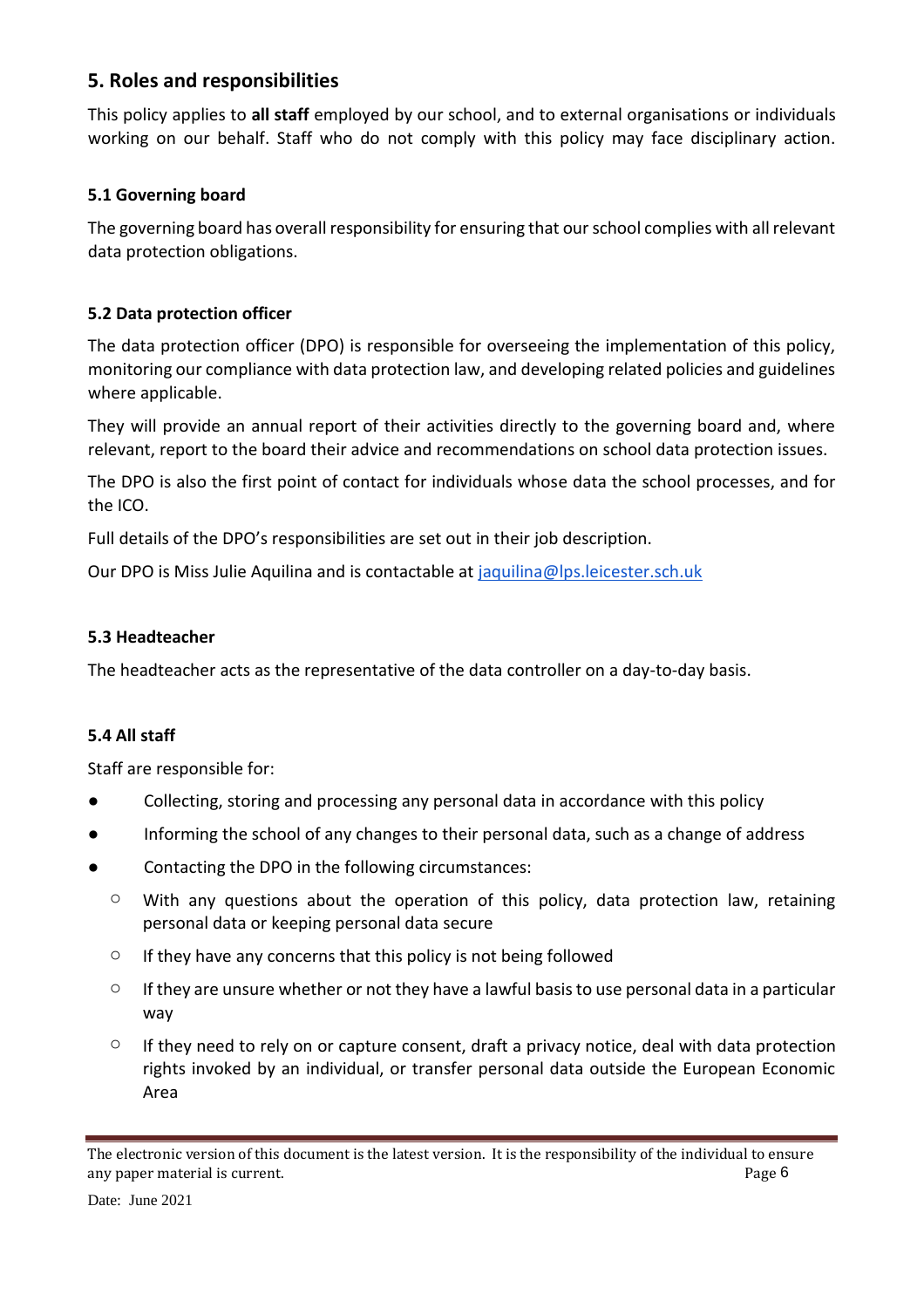- $\circ$  If there has been a data breach
- $\circ$  Whenever they are engaging in a new activity that may affect the privacy rights of individuals
- $\circ$  If they need help with any contracts or sharing personal data with third parties

## **6. Data protection principles**

The GDPR is based on data protection principles that our school must comply with.

The principles say that personal data must be:

- Processed lawfully, fairly and in a transparent manner
- Collected for specified, explicit and legitimate purposes
- Adequate, relevant and limited to what is necessary to fulfil the purposes for which it is processed
- Accurate and, where necessary, kept up to date
- Kept for no longer than is necessary for the purposes for which it is processed
- Processed in a way that ensures it is appropriately secure

This policy sets out how the school aims to comply with these principles.

## **7. Collecting personal data**

## **7.1 Lawfulness, fairness and transparency**

We will only process personal data where we have one of 6 'lawful bases' (legal reasons) to do so under data protection law:

- The data needs to be processed so that the school can **fulfil a contract** with the individual, or the individual has asked the school to take specific steps before entering into a contract
- The data needs to be processed so that the school can **comply with a legal obligation**
- The data needs to be processed to ensure the **vital interests** of the individual e.g. to protect someone's life
- The data needs to be processed so that the school, as a public authority, can perform a task **in the public interest,** and carry out its official functions
- The data needs to be processed for the **legitimate interests** of the school or a third party (provided the individual's rights and freedoms are not overridden)
- The individual (or their parent/carer when appropriate in the case of a pupil) has freely given clear **consent**

For special categories of personal data, we will also meet one of the special category conditions for processing which are set out in the GDPR and Data Protection Act 2018.

The electronic version of this document is the latest version. It is the responsibility of the individual to ensure any paper material is current. The page 7 and the paper of the page 7 and the page 7 and the page 7 and the page 7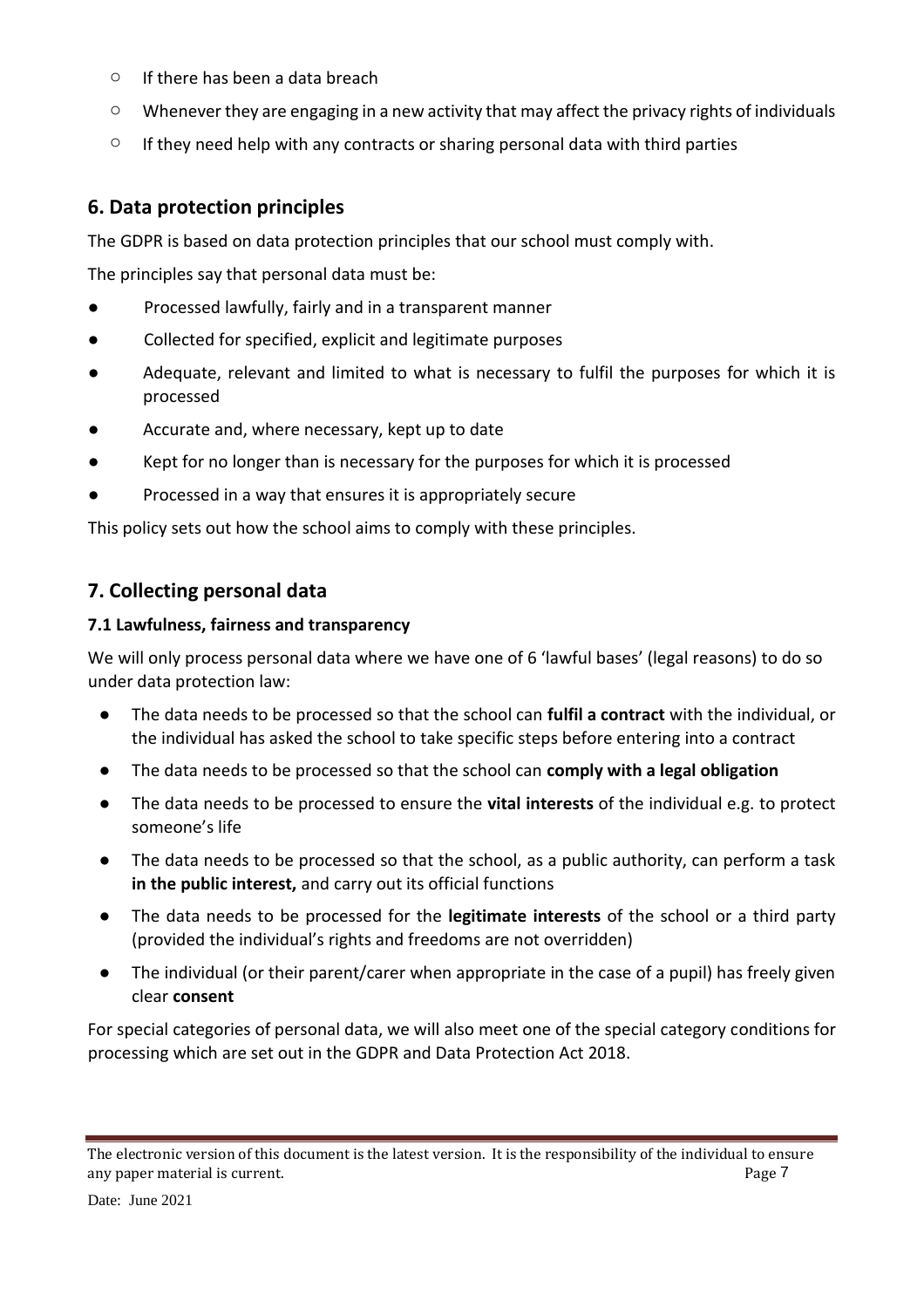If we offer online services to pupils, such as classroom apps, and we intend to rely on consent as a basis for processing, we will get parental consent where the pupil is under 13 (except for online counselling and preventive services).

Whenever we first collect personal data directly from individuals, we will provide them with the relevant information required by data protection law.

## **7.2 Limitation, minimisation and accuracy**

We will only collect personal data for specified, explicit and legitimate reasons. We will explain these reasons to the individuals when we first collect their data.

If we want to use personal data for reasons other than those given when we first obtained it, we will inform the individuals concerned before we do so, and seek consent where necessary.

Staff must only process personal data where it is necessary in order to do their jobs.

When staff no longer need the personal data they hold, they must ensure it is deleted or anonymised. This will be done in accordance with the Information and Records Management [Society's toolkit for schools](http://irms.org.uk/?page=schoolstoolkit&terms=%22toolkit+and+schools%22)

## **8. Sharing personal data**

We will not normally share personal data with anyone else, but may do so where:

- There is an issue with a pupil or parent/carer that puts the safety of our staff at risk
- We need to liaise with other agencies we will seek consent as necessary before doing this
- Our suppliers or contractors need data to enable us to provide services to our staff and pupils – for example, IT companies. When doing this, we will:
- o Only appoint suppliers or contractors which can provide sufficient guarantees that they comply with data protection law
- o Establish a data sharing agreement with the supplier or contractor, either in the contract or as a standalone agreement, to ensure the fair and lawful processing of any personal data we share
- o Only share data that the supplier or contractor needs to carry out their service, and information necessary to keep them safe while working with us

We will also share personal data with law enforcement and government bodies where we are legally required to do so, including for:

- The prevention or detection of crime and/or fraud
- The apprehension or prosecution of offenders
- The assessment or collection of tax owed to HMRC
- In connection with legal proceedings
- Where the disclosure is required to satisfy our safeguarding obligations

The electronic version of this document is the latest version. It is the responsibility of the individual to ensure any paper material is current. The example of the extent of the example of the extent of the example of the example of the extent of the example of the extent of the example of the example of the example of the example of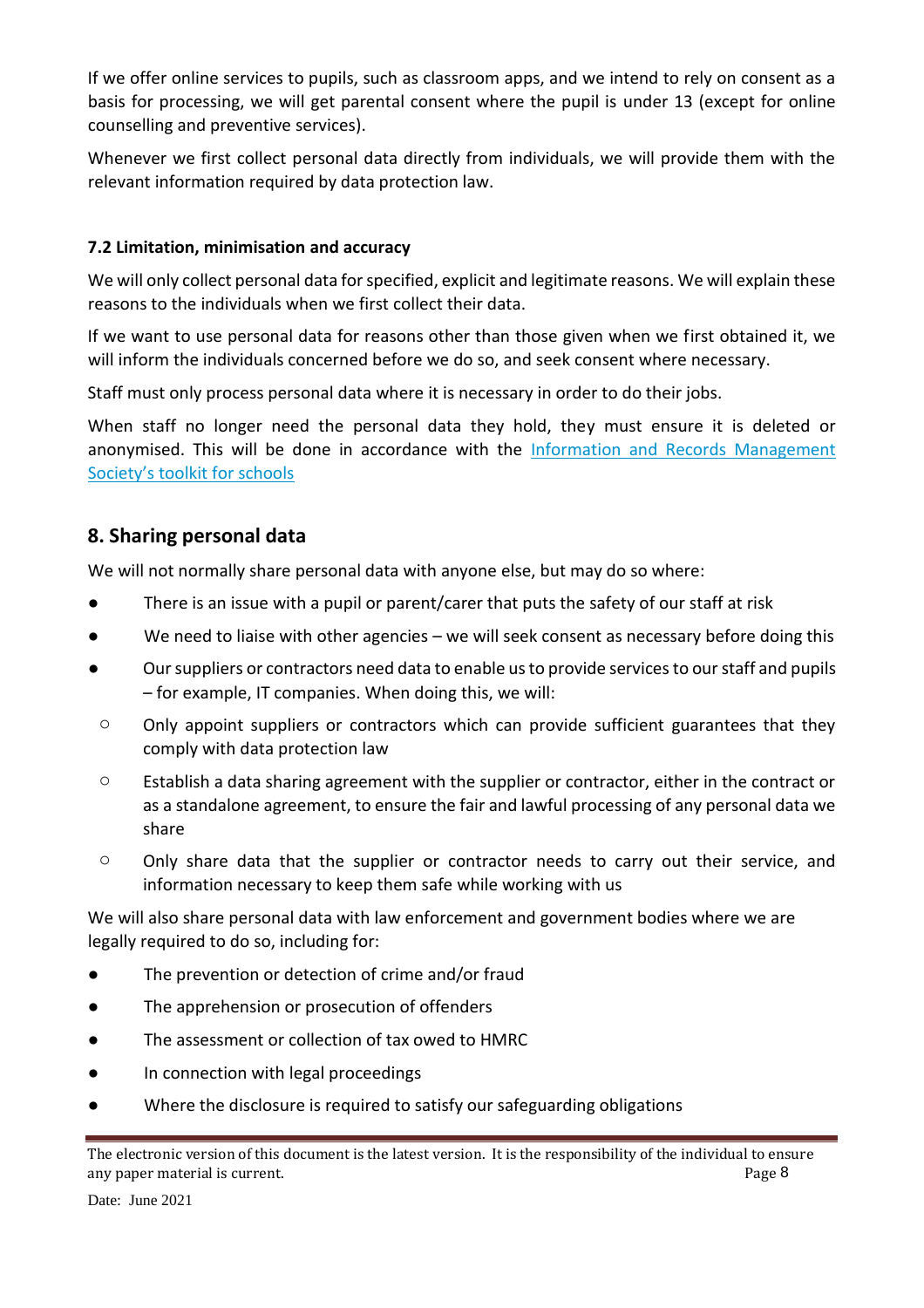Research and statistical purposes, as long as personal data is sufficiently anonymised or consent has been provided

We may also share personal data with emergency services and local authorities to help them to respond to an emergency situation that affects any of our pupils or staff.

Where we transfer personal data to a country or territory outside the European Economic Area, we will do so in accordance with data protection law.

## **9. Subject access requests and other rights of individuals**

## **9.1 Subject access requests**

Individuals have a right to make a 'subject access request' to gain access to personal information that the school holds about them. This includes:

- Confirmation that their personal data is being processed
- Access to a copy of the data
- The purposes of the data processing
- The categories of personal data concerned
- Who the data has been, or will be, shared with
- How long the data will be stored for, or if this isn't possible, the criteria used to determine this period
- The source of the data, if not the individual
- Whether any automated decision-making is being applied to their data, and what the significance and consequences of this might be for the individual

Subject access requests must be submitted in writing, either by letter, email or fax to the DPO. They should include:

- Name of individual
- Correspondence address
- Contact number and email address
- Details of the information requested

If staff receive a subject access request they must immediately forward it to the DPO.

## **9.2 Children and subject access requests**

Personal data about a child belongs to that child, and not the child's parents or carers. For a parent or carer to make a subject access request with respect to their child, the child must either be unable to understand their rights and the implications of a subject access request, or have given their consent.

The electronic version of this document is the latest version. It is the responsibility of the individual to ensure any paper material is current. The page 9 and the paper material is current.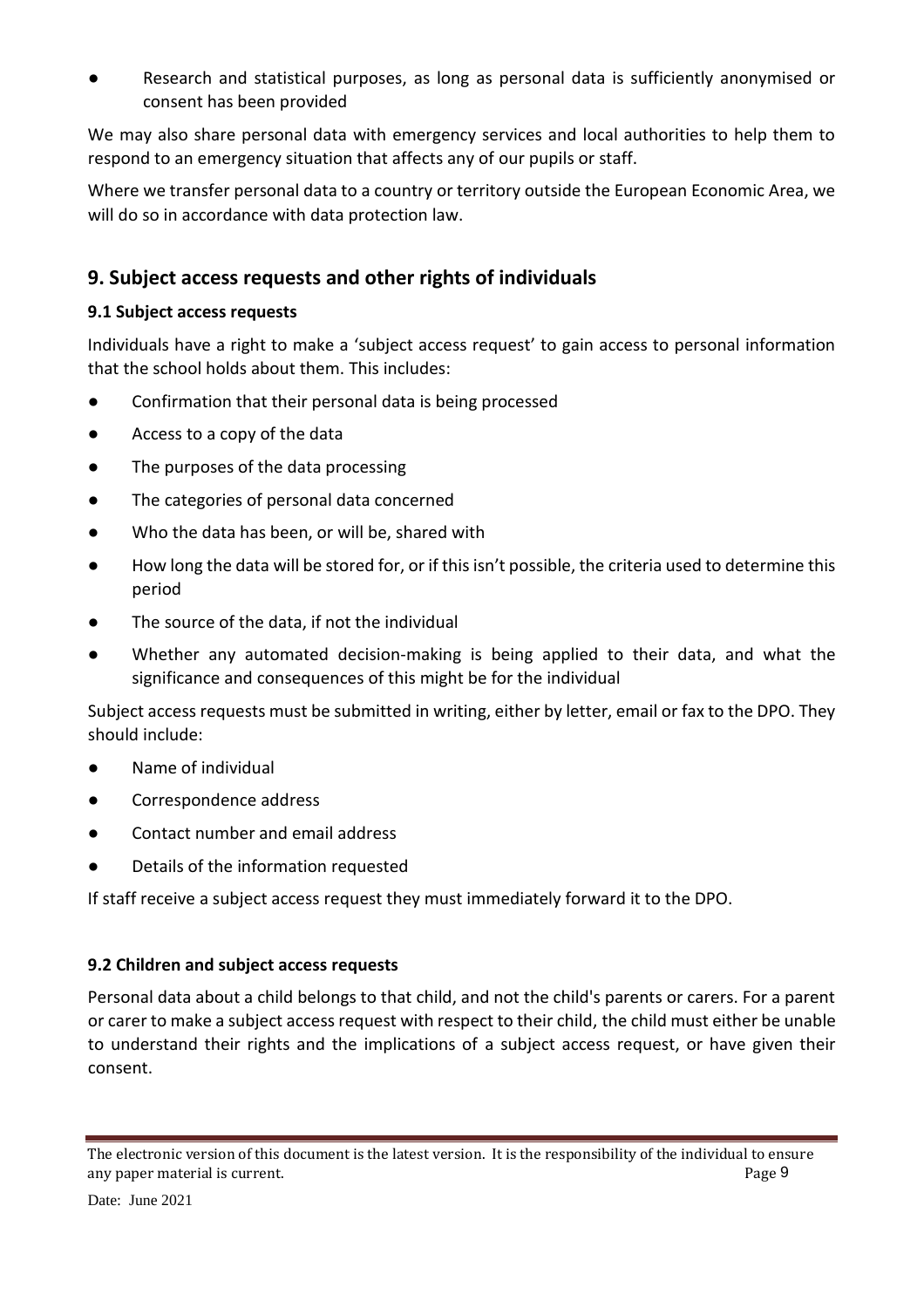Children aged 12 and above are generally regarded to be mature enough to understand their rights and the implications of a subject access request. Therefore, most subject access requests from parents or carers of pupils at our school may not be granted without the express permission of the pupil. This is not a rule and a pupil's ability to understand their rights will always be judged on a case-by-case basis.

## **9.3 Responding to subject access requests**

When responding to requests, we:

- May ask the individual to provide 2 forms of identification
- May contact the individual via phone to confirm the request was made
- Will respond without delay and within 1 month of receipt of the request
- Will provide the information free of charge
- May tell the individual we will comply within 3 months of receipt of the request, where a request is complex or numerous. We will inform the individual of this within 1 month, and explain why the extension is necessary

We will not disclose information if it:

- Might cause serious harm to the physical or mental health of the pupil or another individual
- Would reveal that the child is at risk of abuse, where the disclosure of that information would not be in the child's best interests
- Is contained in adoption or parental order records
- Is given to a court in proceedings concerning the child

If the request is unfounded or excessive, we may refuse to act on it, or charge a reasonable fee which takes into account administrative costs.

A request will be deemed to be unfounded or excessive if it is repetitive, or asks for further copies of the same information.

When we refuse a request, we will tell the individual why, and tell them they have the right to complain to the ICO.

## **9.4 Other data protection rights of the individual**

In addition to the right to make a subject access request (see above), and to receive information when we are collecting their data about how we use and process it (see section 7), individuals also have the right to:

- Withdraw their consent to processing at any time
- Ask us to rectify, erase or restrict processing of their personal data, or object to the processing of it (in certain circumstances)
- Prevent use of their personal data for direct marketing

The electronic version of this document is the latest version. It is the responsibility of the individual to ensure any paper material is current. Page 10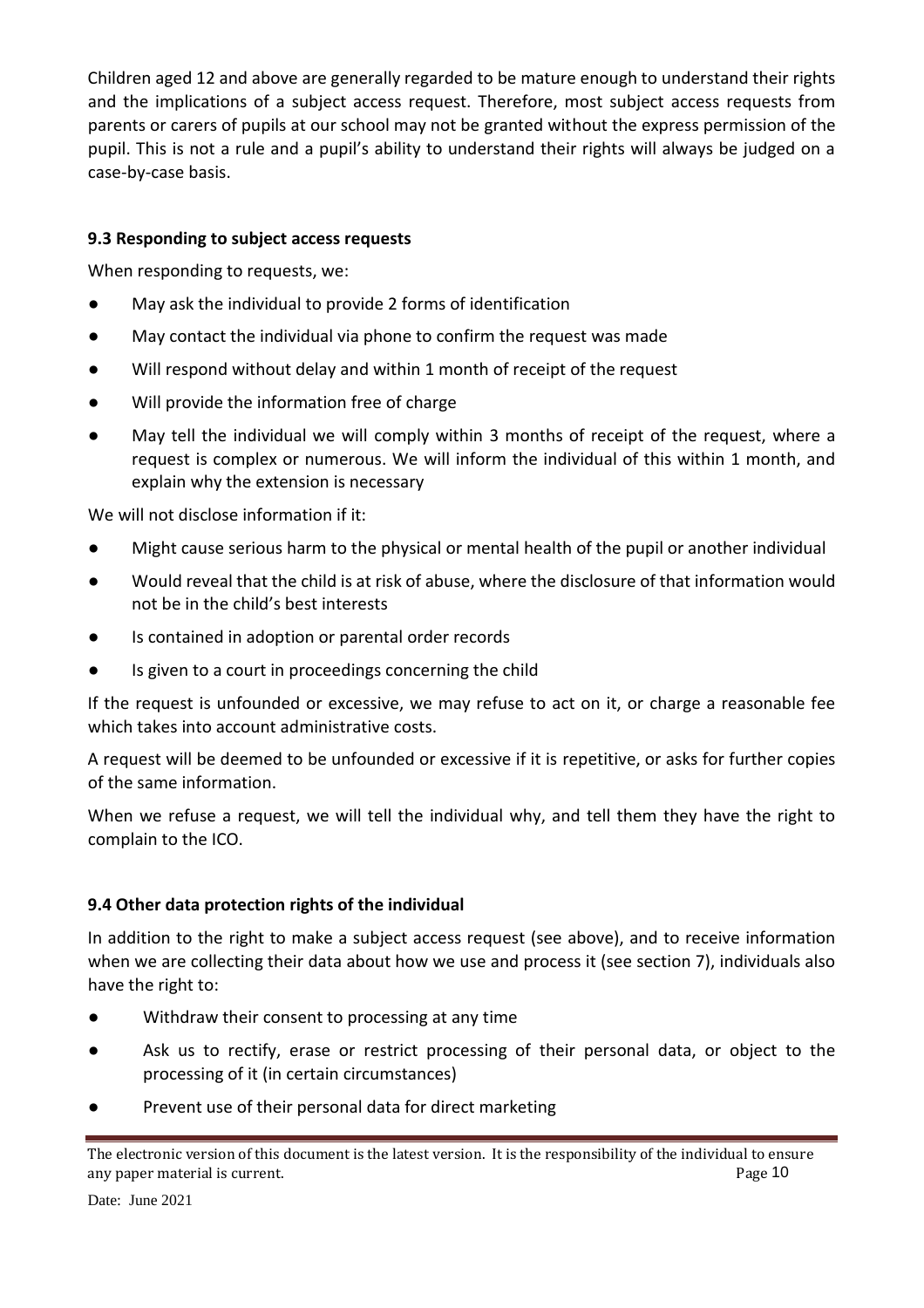- Challenge processing which has been justified on the basis of public interest
- Request a copy of agreements under which their personal data is transferred outside of the European Economic Area
- Object to decisions based solely on automated decision making or profiling (decisions taken with no human involvement, that might negatively affect them)
- Prevent processing that is likely to cause damage or distress
- Be notified of a data breach in certain circumstances
- Make a complaint to the ICO
- Ask for their personal data to be transferred to a third party in a structured, commonly used and machine-readable format (in certain circumstances)

Individuals should submit any request to exercise these rights to the DPO. If staff receive such a request, they must immediately forward it to the DPO.

# **10. Parental requests to see the educational record**

Parents, or those with parental responsibility, have a legal right to free access to their child's educational record (which includes most information about a pupil) within 15 school days of receipt of a written request.

# **11. Biometric recognition systems**

Where we use pupils' biometric data as part of an automated biometric recognition system we will comply with the requirements of the **Protection of Freedoms Act 2012**.

Parents/carers will be notified before any biometric recognition system is put in place or before their child first takes part in it. The school will get written consent from at least one parent or carer before we take any biometric data from their child and first process it.

Parents/carers and pupils have the right to choose not to use the school's biometric system(s). We will provide alternative means of accessing the relevant services for those pupils.

Parents/carers and pupils can object to participation in the school's biometric recognition system(s), or withdraw consent, at any time, and we will make sure that any relevant data already captured is deleted.

As required by law, if a pupil refuses to participate in, or continue to participate in, the processing of their biometric data, we will not process that data irrespective of any consent given by the pupil's parent(s)/carer(s).

Where staff members or other adults use the school's biometric system(s), we will also obtain their consent before they first take part in it, and provide alternative means of accessing the relevant service if they object. Staff and other adults can also withdraw consent at any time, and the school will delete any relevant data already captured.

The electronic version of this document is the latest version. It is the responsibility of the individual to ensure any paper material is current. Page 11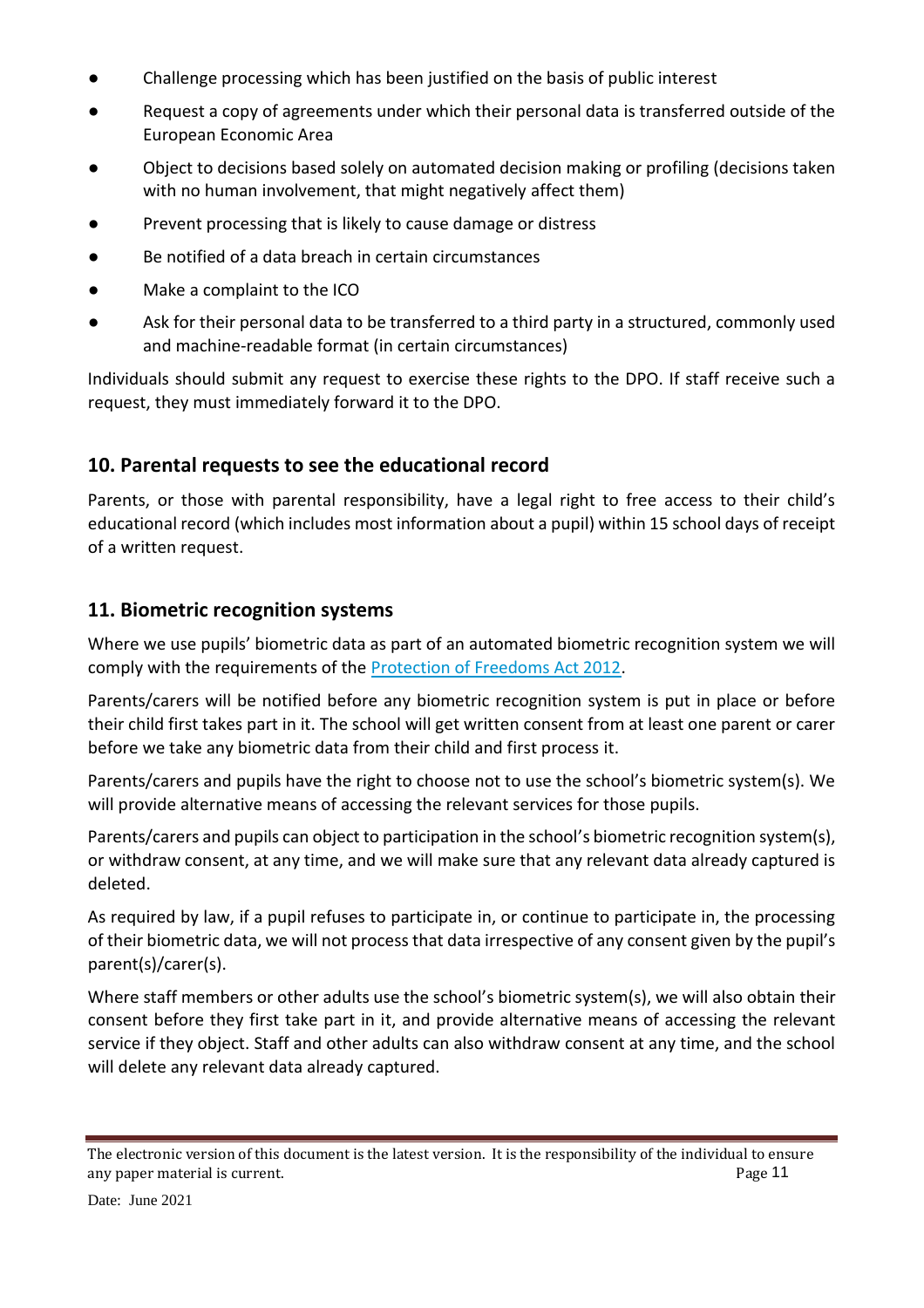# **12. CCTV**

We use CCTV in various locations around the school site to ensure it remains safe. We will adhere to the ICO's [code of practice](https://ico.org.uk/media/for-organisations/documents/1542/cctv-code-of-practice.pdf) for the use of CCTV.

We do not need to ask individuals' permission to use CCTV, but we make it clear where individuals are being recorded. Security cameras are clearly visible and accompanied by prominent signs explaining that CCTV is in use.

Any enquiries about the CCTV system should be directed to Shaun Whittingham, Head Teacher of the Leicester partnership School .

## **13. Photographs and videos**

As part of our school activities, we may take photographs and record images of individuals within our school.

We will obtain written consent from parents/carers, or pupils aged 18 and over, for photographs and videos to be taken of pupils for communication, marketing and promotional materials.

Where we need parental consent, we will clearly explain how the photograph and/or video will be used to both the parent/carer and pupil. Where we don't need parental consent, we will clearly explain to the pupil how the photograph and/or video will be used.

Uses may include:

- Within school on notice boards and in school magazines, brochures, newsletters, etc.
- Outside of school by external agencies such as the school photographer, newspapers, campaigns
- Online on our school website or social media pages

Consent can be refused or withdrawn at any time. If consent is withdrawn, we will delete the photograph or video and not distribute it further.

When using photographs and videos in this way we will not accompany them with any other personal information about the child, to ensure they cannot be identified.

See our child protection and safeguarding policyfor more information on our use of photographs and videos.

# **14. Data protection by design and default**

We will put measures in place to show that we have integrated data protection into all of our data processing activities, including:

- Appointing a suitably qualified DPO, and ensuring they have the necessary resources to fulfil their duties and maintain their expert knowledge
- Only processing personal data that is necessary for each specific purpose of processing, and always in line with the data protection principles set out in relevant data protection law (see section 6)

The electronic version of this document is the latest version. It is the responsibility of the individual to ensure any paper material is current. Page 12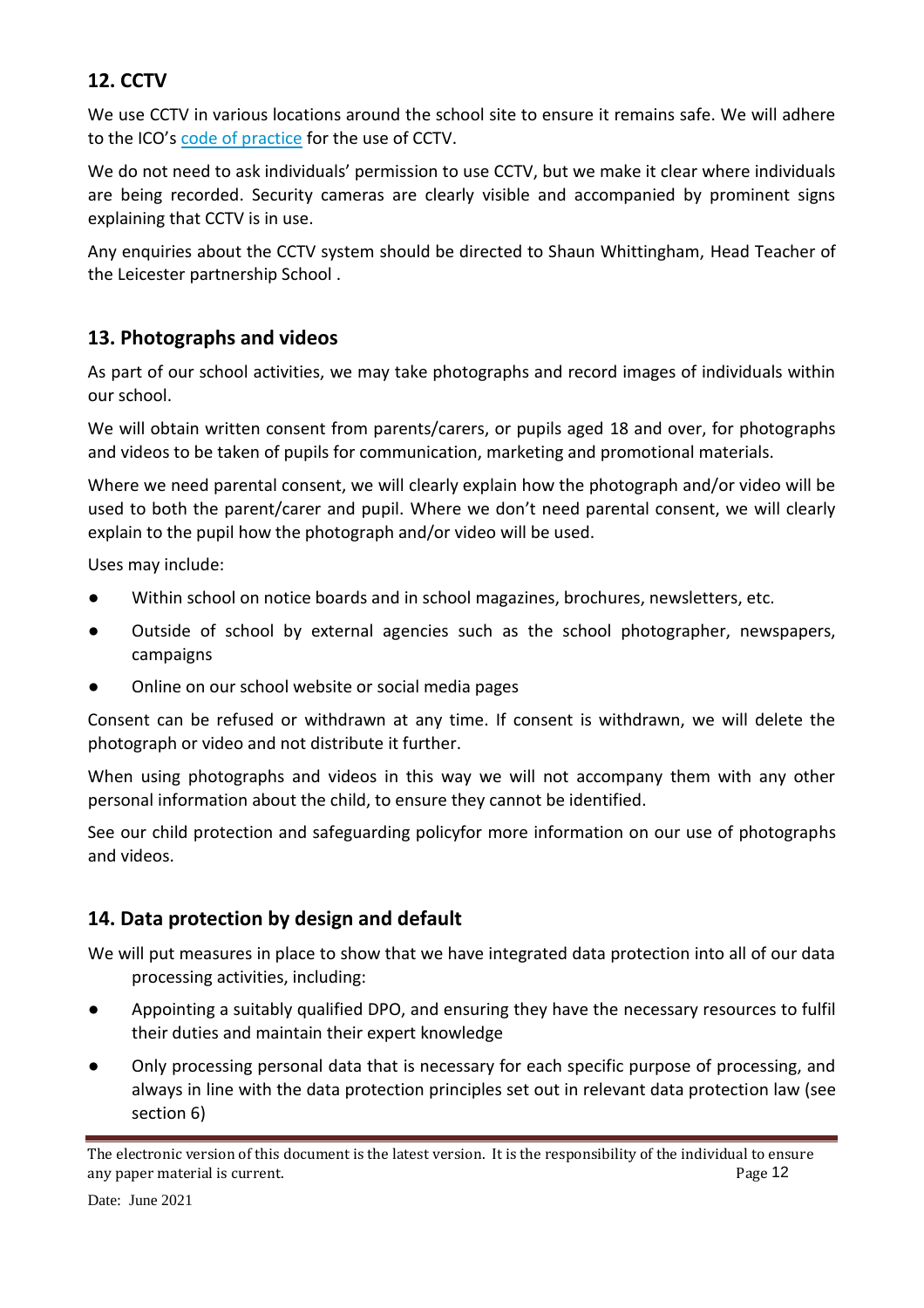- Completing privacy impact assessments where the school's processing of personal data presents a high risk to rights and freedoms of individuals, and when introducing new technologies (the DPO will advise on this process)
- Integrating data protection into internal documents including this policy, any related policies and privacy notices
- Regularly training members of staff on data protection law, this policy, any related policies and any other data protection matters; we will also keep a record of attendance
- Regularly conducting reviews and audits to test our privacy measures and make sure we are compliant
- Maintaining records of our processing activities, including:
- $\circ$  For the benefit of data subjects, making available the name and contact details of our school and DPO and all information we are required to share about how we use and process their personal data (via our privacy notices)
- $\circ$  For all personal data that we hold, maintaining an internal record of the type of data, data subject, how and why we are using the data, any third-party recipients, how and why we are storing the data, retention periods and how we are keeping the data secure

# **15. Data security and storage of records**

We will protect personal data and keep it safe from unauthorised or unlawful access, alteration, processing or disclosure, and against accidental or unlawful loss, destruction or damage.

In particular:

- Paper-based records and portable electronic devices, such as laptops and hard drives that contain personal data are kept under lock and key when not in use
- Papers containing confidential personal data must not be left on office and classroom desks, on staffroom tables, pinned to notice/display boards, or left anywhere else where there is general access
- Where personal information needs to be taken off site, staff must sign it in and out from the school office
- Passwords that are at least 8 characters long containing letters and numbers are used to access school computers, laptops and other electronic devices. Staff and pupils are reminded to change their passwords at regular intervals
- Encryption software is used to protect all portable devices and removable media, such as laptops and USB devices
- Staff, pupils or governors who store personal information on their personal devices are expected to follow the same security procedures as for school-owned equipment (see our ICT policy and acceptable use policy and agreement)
- Where we need to share personal data with a third party, we carry out due diligence and take reasonable steps to ensure it is stored securely and adequately protected (see section 8)

The electronic version of this document is the latest version. It is the responsibility of the individual to ensure any paper material is current. Page 13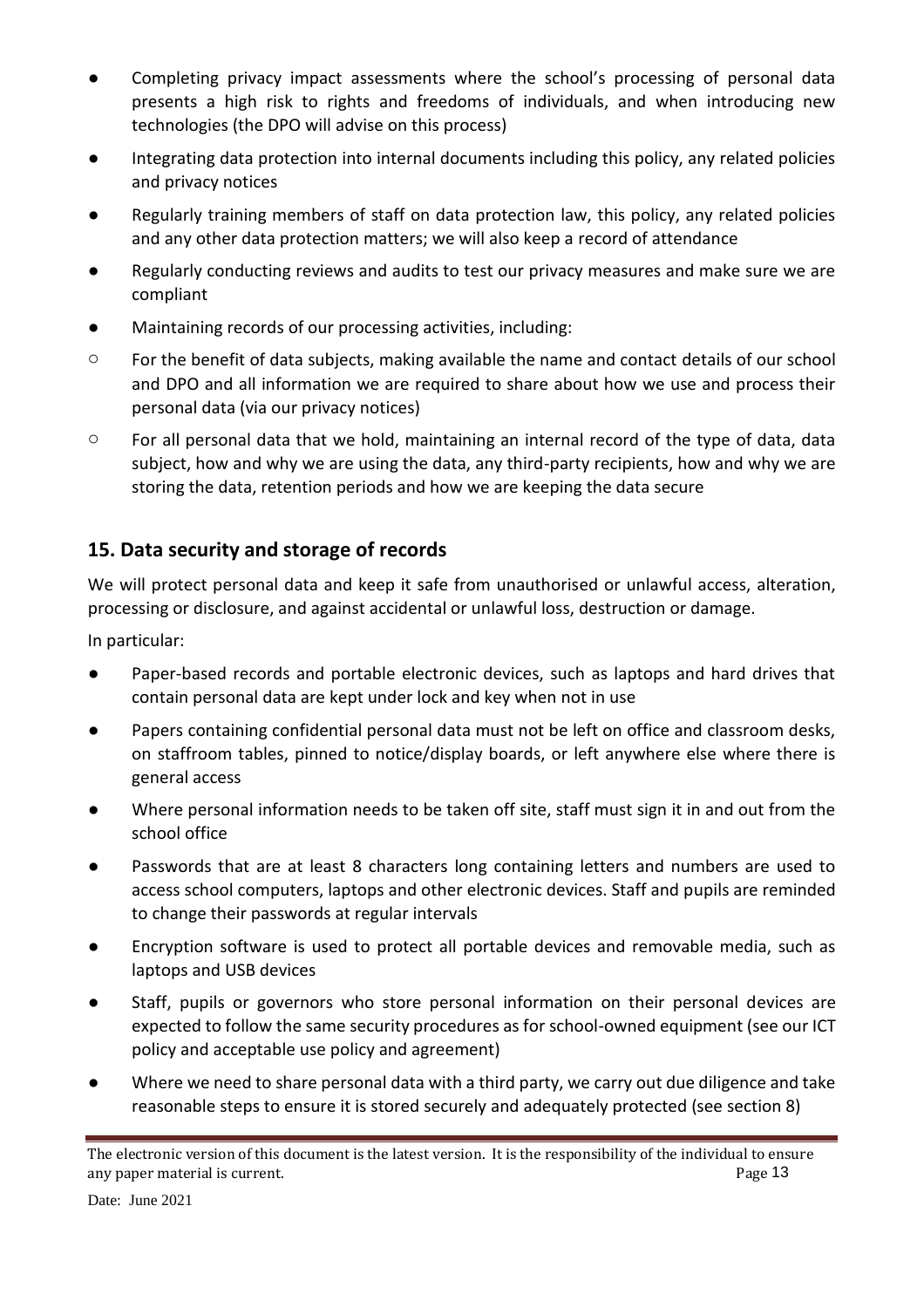# **16. Disposal of records**

Personal data that is no longer needed will be disposed of securely. Personal data that has become inaccurate or out of date will also be disposed of securely, where we cannot or do not need to rectify or update it.

For example, we will shred or incinerate paper-based records, and overwrite or delete electronic files. We may also use a third party to safely dispose of records on the school's behalf. If we do so, we will require the third party to provide sufficient guarantees that it complies with data protection law.

# **17. Personal data breaches**

The school will make all reasonable endeavours to ensure that there are no personal data breaches.

In the unlikely event of a suspected data breach, we will follow the procedure set out in appendix 1.

When appropriate, we will report the data breach to the ICO within 72 hours. Such breaches in a school context may include, but are not limited to:

- A non-anonymised dataset being published on the school website which shows the exam results of pupils eligible for the pupil premium
- Safeguarding information being made available to an unauthorised person
- The theft of a school laptop containing non-encrypted personal data about pupils

# **18. Training**

All staff and governors are provided with data protection (GDPR) training as part of their induction process.

Data protection will also form part of continuing professional development, where changes to legislation, guidance or the school's processes make it necessary.

## **19. Monitoring arrangements**

The DPO is responsible for monitoring and reviewing this policy.

This policy will be reviewed and updated if necessary when the Data Protection Bill receives royal assent and becomes law (as the Data Protection Act 2018) – if any changes are made to the bill that affect our school's practice. Otherwise, or from then on, this policy will be reviewed **every 2 years** and shared with the full governing board.

*Ref: [Department for Education's advice on statutory policies](https://www.gov.uk/government/publications/statutory-policies-for-schools)*

The electronic version of this document is the latest version. It is the responsibility of the individual to ensure any paper material is current. Page 14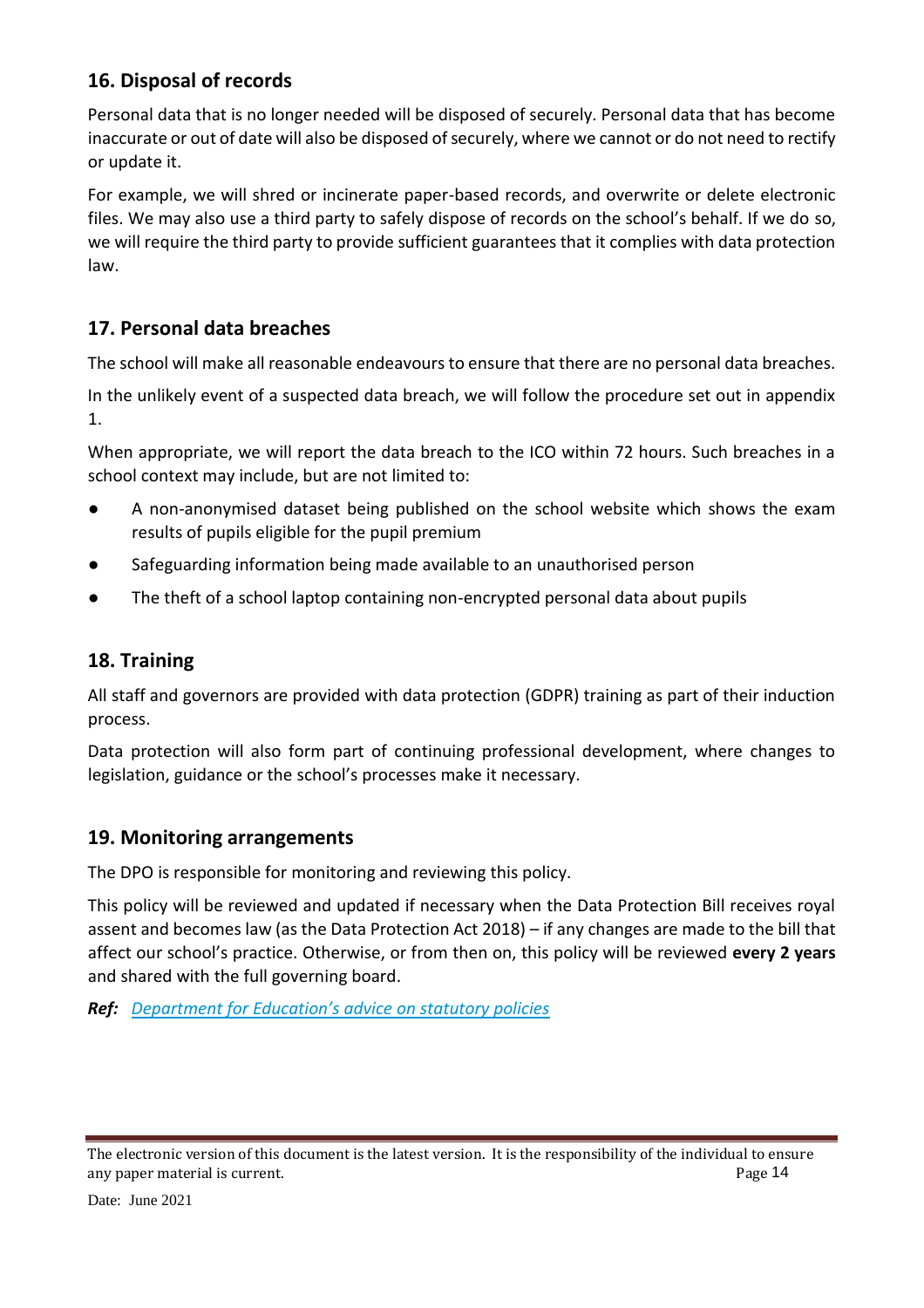## **20. Links with other policies**

This data protection policy is linked to our:

- Freedom of information publication scheme
- Child Protection & Safeguarding Policy
- Whistleblowing Policy
- CCTV Policy
- ICT and e-safety Policy

………………………………………………………………………………………………………………………………

## **Appendix 1: Personal data breach procedure**

This procedure is based on [guidance on personal data breaches](https://ico.org.uk/for-organisations/guide-to-the-general-data-protection-regulation-gdpr/personal-data-breaches/) produced by the ICO.

- On finding or causing a breach, or potential breach, the staff member or data processor must immediately notify the DPO
- The DPO will investigate the report, and determine whether a breach has occurred. To decide, the DPO will consider whether personal data has been accidentally or unlawfully:
- o Lost
- o Stolen
- o Destroyed
- o Altered
- o Disclosed or made available where it should not have been
- o Made available to unauthorised people
- The DPO will alert the headteacher and the chair of governors
- The DPO will make all reasonable efforts to contain and minimise the impact of the breach, assisted by relevant staff members or data processors where necessary. (Actions relevant to specific data types are set out at the end of this procedure)
- The DPO will assess the potential consequences, based on how serious they are, and how likely they are to happen
- The DPO will work out whether the breach must be reported to the ICO. This must be judged on a case-by-case basis. To decide, the DPO will consider whether the breach is likely to negatively affect people's rights and freedoms, and cause them any physical, material or nonmaterial damage (e.g. emotional distress), including through:
- o Loss of control over their data

The electronic version of this document is the latest version. It is the responsibility of the individual to ensure any paper material is current. Page 15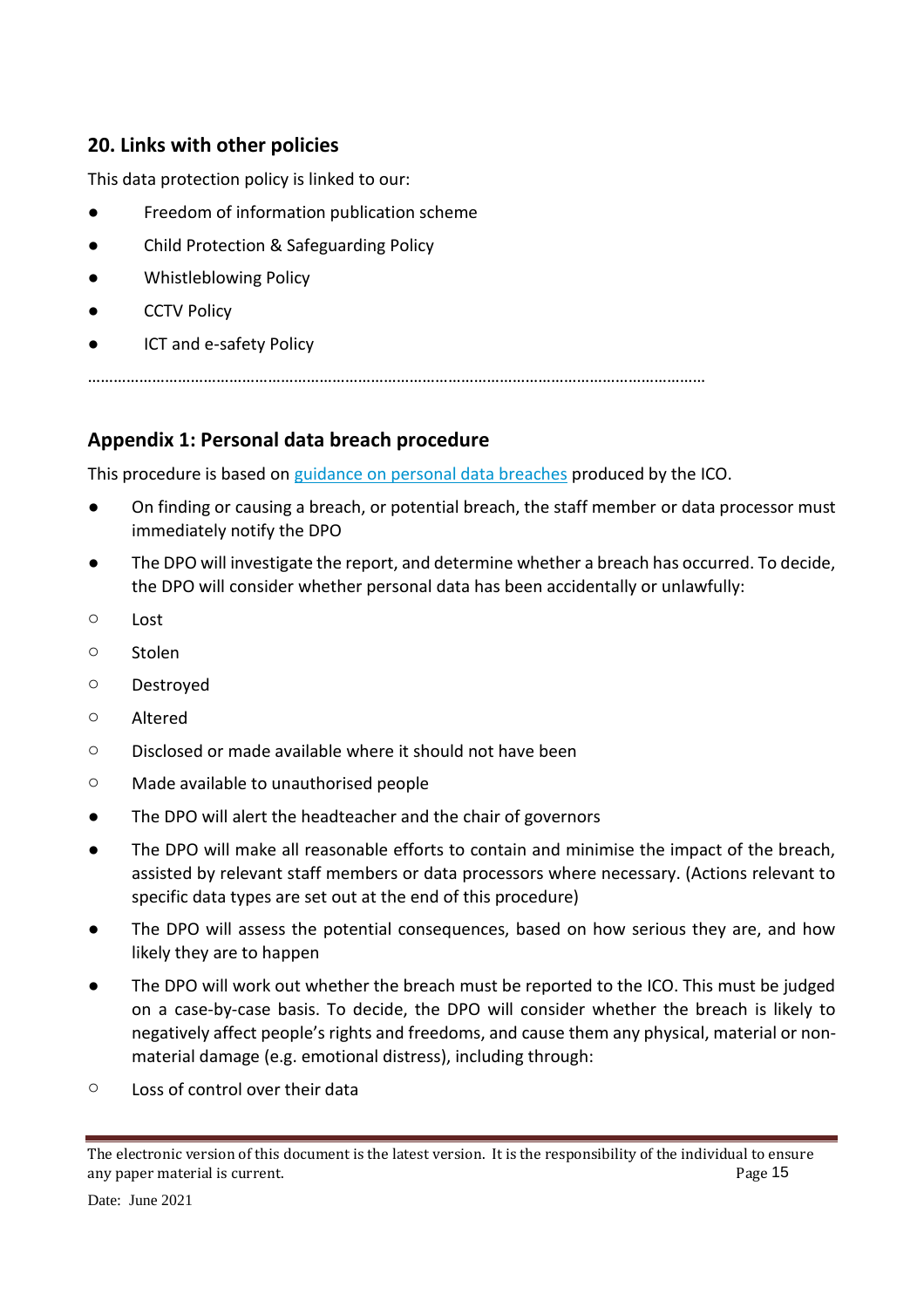- o Discrimination
- o Identify theft or fraud
- o Financial loss
- o Unauthorised reversal of pseudonymisation (for example, key-coding)
- o Damage to reputation
- o Loss of confidentiality
- o Any other significant economic or social disadvantage to the individual(s) concerned. If it's likely that there will be a risk to people's rights and freedoms, the DPO must notify the ICO.
- The DPO will document the decision (either way), in case it is challenged at a later date by the ICO or an individual affected by the breach. Documented decisions are stored in the schools electronic filing system [Which can be accessed via the school's GDPRis Dashboard].
- Where the ICO must be notified, the DPO will do this via the 'report a breach' page of the ICO [website](https://ico.org.uk/for-organisations/report-a-breach/) within 72 hours. As required, the DPO will set out:
- o A description of the nature of the personal data breach including, where possible:
- The categories and approximate number of individuals concerned
- The categories and approximate number of personal data records concerned
- o The name and contact details of the DPO
- o A description of the likely consequences of the personal data breach
- $\circ$  A description of the measures that have been, or will be taken, to deal with the breach and mitigate any possible adverse effects on the individual(s) concerned
- If all the above details are not yet known, the DPO will report as much as they can within 72 hours. The report will explain that there is a delay, the reasons why, and when the DPO expects to have further information. The DPO will submit the remaining information as soon as possible
- The DPO will also assess the risk to individuals, again based on the severity and likelihood of potential or actual impact. If the risk is high, the DPO will promptly inform, in writing, all individuals whose personal data has been breached. This notification will set out:
- o The name and contact details of the DPO
- $\circ$  A description of the likely consequences of the personal data breach
- o A description of the measures that have been, or will be, taken to deal with the data breach and mitigate any possible adverse effects on the individual(s) concerned
- $\bullet$  The DPO will notify any relevant third parties who can help mitigate the loss to individuals  $$ for example, the police, insurers, banks or credit card companies
- The DPO will document each breach, irrespective of whether it is reported to the ICO. For each breach, this record will include the:
- o Facts and cause

The electronic version of this document is the latest version. It is the responsibility of the individual to ensure any paper material is current. Page 16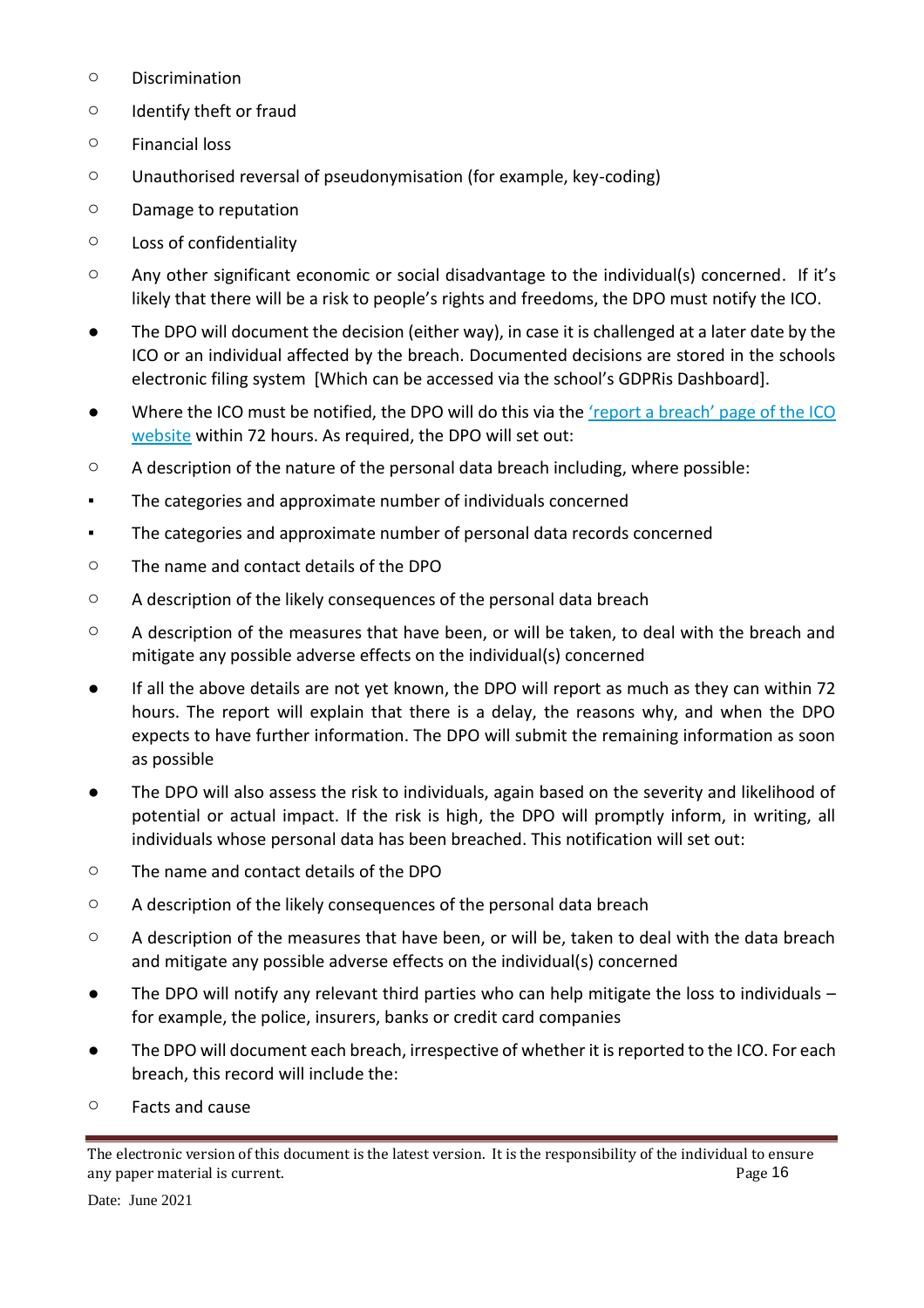- o Effects
- o Action taken to contain it and ensure it does not happen again (such as establishing more robust processes or providing further training for individuals)
- Records of all breaches will be stored in the schools electronic filing system [Which can be accessed via the school's GDPRis Dashboard].
- The DPO and headteacher will meet to review what happened and how it can be stopped from happening again. This meeting will happen as soon as reasonably possible.

## **Actions to minimise the impact of data breaches**

We will take the actions set out below to mitigate the impact of different types of data breach, focusing especially on breaches involving particularly risky or sensitive information. We will review the effectiveness of these actions and amend them as necessary after any data breach.

Some examples of potential data breaches are detailed below, along with the action that we will take to address and minimize the impact of these breaches:-

## **Sensitive information being disclosed via email (including safeguarding records)**

- If special category data (sensitive information) is accidentally made available via email to unauthorised individuals, the sender must attempt to recall the email as soon as they become aware of the error
- Members of staff who receive personal data sent in error must alert the sender and the DPO as soon as they become aware of the error
- If the sender is unavailable or cannot recall the email for any reason, the DPO will ask the ICT department to recall it
- In any cases where the recall is unsuccessful, the DPO will contact the relevant unauthorised individuals who received the email, explain that the information was sent in error, and request that those individuals delete the information and do not share, publish, save or replicate it in any way
- The DPO will ensure we receive a written response from all the individuals who received the data, confirming that they have complied with this request
- The DPO will carry out an internet search to check that the information has not been made public; if it has, we will contact the publisher/website owner or administrator to request that the information is removed from their website and deleted.

## **Details of pupil premium interventions for named children being published on the school website**

- Members of staff who publish this data in error must alert the Head Teacher , who will alert the DPO, as soon as they become aware of the error
- The document will be removed from the website immediately

The electronic version of this document is the latest version. It is the responsibility of the individual to ensure any paper material is current. Page 17